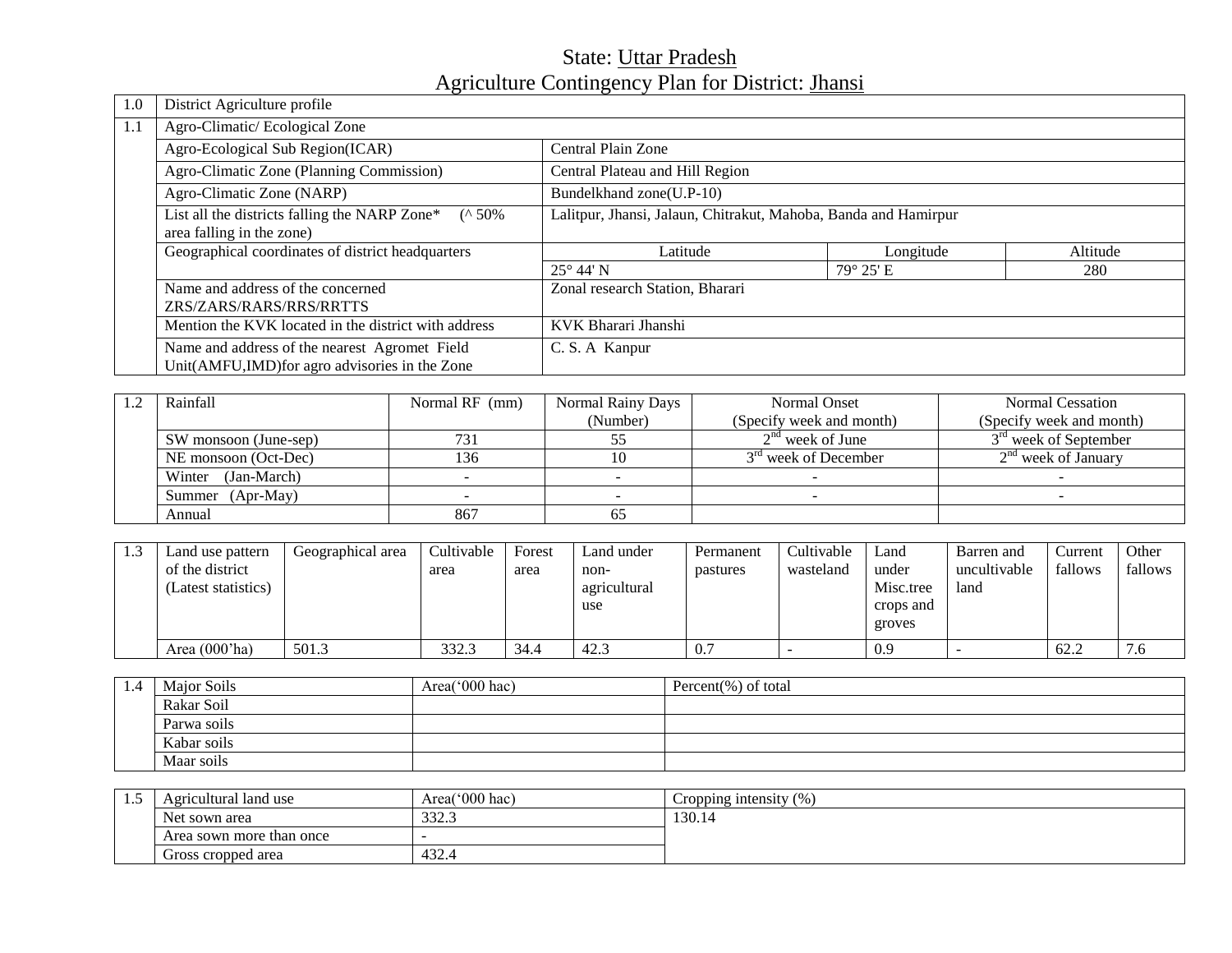| 1.6 | Irrigation                          | Area('000 ha) |                                                                                                  |                                    |  |  |  |  |  |  |
|-----|-------------------------------------|---------------|--------------------------------------------------------------------------------------------------|------------------------------------|--|--|--|--|--|--|
|     | Net irrigation area                 | 237.2         |                                                                                                  |                                    |  |  |  |  |  |  |
|     | Gross irrigated area                |               |                                                                                                  |                                    |  |  |  |  |  |  |
|     | Rain fed area                       | 95.1          |                                                                                                  |                                    |  |  |  |  |  |  |
|     | Sources of irrigation               | Number        | Area('000 ha)                                                                                    | Percentage of total irrigated area |  |  |  |  |  |  |
|     | Canals                              |               | 105.4                                                                                            |                                    |  |  |  |  |  |  |
|     | Tanks                               |               | 16.9                                                                                             |                                    |  |  |  |  |  |  |
|     | Open wells                          |               | 98.3                                                                                             |                                    |  |  |  |  |  |  |
|     | Bore wells                          |               | 14.4                                                                                             |                                    |  |  |  |  |  |  |
|     | Lift irrigation schemes             |               |                                                                                                  |                                    |  |  |  |  |  |  |
|     | Micro-irrigation                    |               |                                                                                                  |                                    |  |  |  |  |  |  |
|     | Other sources                       |               | 2.2                                                                                              |                                    |  |  |  |  |  |  |
|     | <b>Total Irrigated Area</b>         |               | 237.2                                                                                            |                                    |  |  |  |  |  |  |
|     | Pump sets                           |               |                                                                                                  |                                    |  |  |  |  |  |  |
|     | No. of Tractors                     |               |                                                                                                  |                                    |  |  |  |  |  |  |
|     | Groundwater availability and use*   | No of blocks- | $%$ )area                                                                                        | Quality of water                   |  |  |  |  |  |  |
|     | (Data source: State/ Central Ground | Tehsils-      |                                                                                                  |                                    |  |  |  |  |  |  |
|     | water Department/Board)             |               |                                                                                                  |                                    |  |  |  |  |  |  |
|     | Over exploited                      |               |                                                                                                  |                                    |  |  |  |  |  |  |
|     | Critical                            |               |                                                                                                  |                                    |  |  |  |  |  |  |
|     | Semi-critical                       |               |                                                                                                  |                                    |  |  |  |  |  |  |
|     | Safe                                |               |                                                                                                  |                                    |  |  |  |  |  |  |
|     | Waste water availability and use    |               |                                                                                                  |                                    |  |  |  |  |  |  |
|     | Ground water quality                |               |                                                                                                  |                                    |  |  |  |  |  |  |
|     |                                     |               | *over-exploited groundwater utilization> 100%; critical: 90-100%; semicritical:70-90%; safe:<70% |                                    |  |  |  |  |  |  |

## **1.7 Area under major field crops & (As per latest figures 2013-14)**

| 1.7 | Major field crops cultivated |           | Area('000 ha) |       |           |          |       |        |       |  |
|-----|------------------------------|-----------|---------------|-------|-----------|----------|-------|--------|-------|--|
|     |                              |           | Kharif        |       |           | Rabi     |       | Summer | Total |  |
|     |                              | Irrigated | Rain fed      | Total | Irrigated | Rain fed | Total |        |       |  |
|     | Rice                         |           |               |       |           |          |       |        |       |  |
|     | Wheat                        |           |               |       |           |          |       |        |       |  |
|     | Pulses                       |           |               |       |           |          |       |        |       |  |
|     | Oilseeds                     |           |               |       |           |          |       |        |       |  |
|     | Millets                      |           |               |       |           |          |       |        |       |  |
|     | Total                        |           |               |       |           |          |       |        |       |  |

# **1.8 Production and productivity of major crops (Average of last 5 years)**

| . . | Major field crops of<br>cultivated |                |      | $^{\circ}000$ ha)<br>Area( |             |      |  |  |
|-----|------------------------------------|----------------|------|----------------------------|-------------|------|--|--|
|     |                                    | T T1<br>Kharıi | Kabi | Summe <sup>r</sup>         | r.<br>Total | Crop |  |  |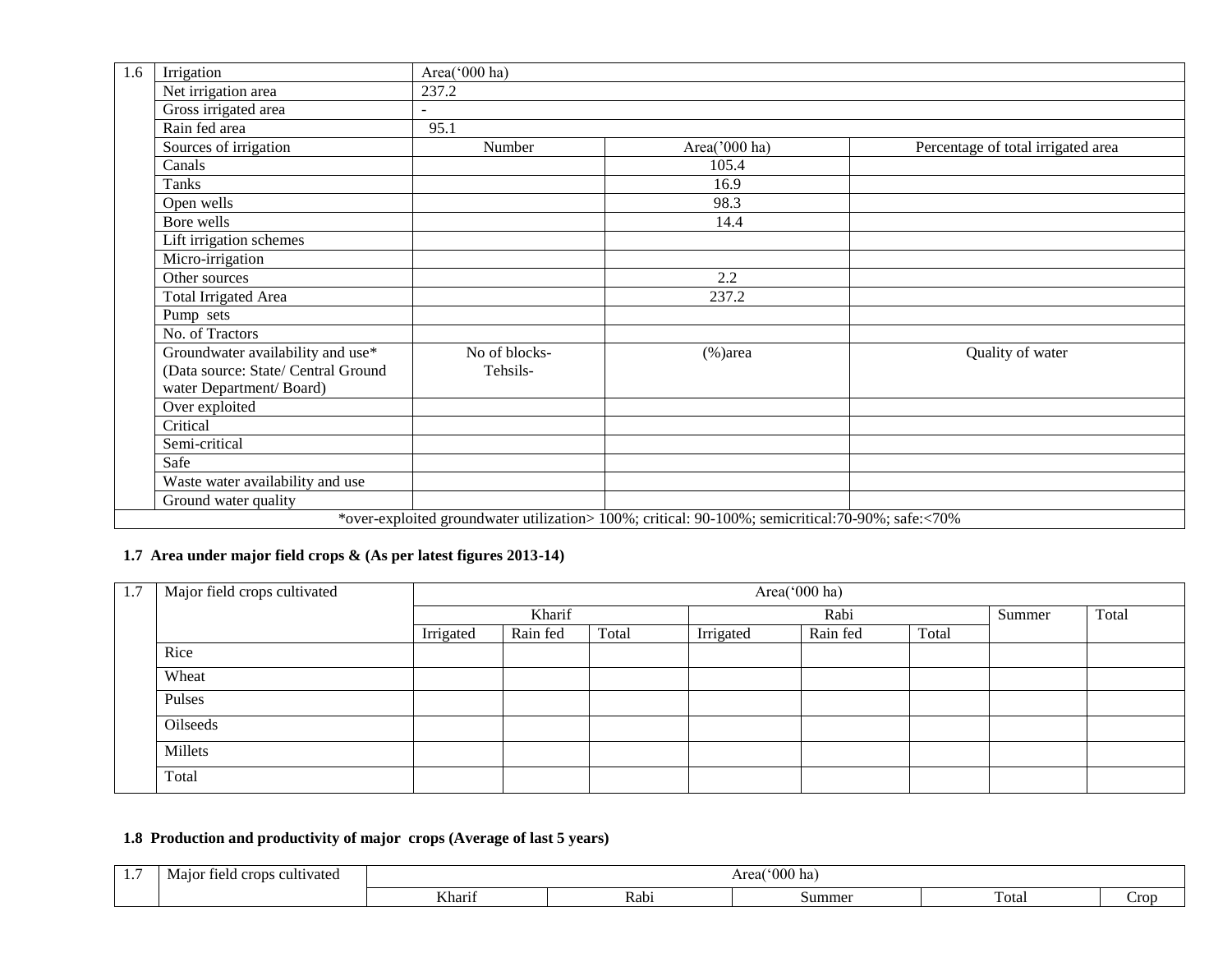|          | Production<br>(5000) | Productivity<br>(KG/HA) | Production<br>(5000T) | Productivity<br>(KG/HA) | Production<br>(000 T) | Productivity<br>(KG/HA) | Production<br>(000 T) | Productivity<br>(KG/HA) | residue as<br>fodder |
|----------|----------------------|-------------------------|-----------------------|-------------------------|-----------------------|-------------------------|-----------------------|-------------------------|----------------------|
|          |                      |                         |                       |                         |                       |                         |                       |                         | (000)<br>tons)       |
| Rice     |                      |                         |                       |                         |                       |                         |                       |                         |                      |
| Wheat    |                      |                         |                       |                         |                       |                         |                       |                         |                      |
| Pulses   |                      |                         |                       |                         |                       |                         |                       |                         |                      |
| Oilseeds |                      |                         |                       |                         |                       |                         |                       |                         |                      |
| Millets  |                      |                         |                       |                         |                       |                         |                       |                         |                      |
| Total    |                      |                         |                       |                         |                       |                         |                       |                         |                      |

| 1.8 | Sowing window for<br>5 major field crops | Til  | Jowar                    | Bajra         | <b>Black</b><br>Gram     | Green<br>gram | Pigeon<br>Pea            | Gour                     | Wheat                    | Pea                      | Gram                 | Lentil   | <b>Mustrued</b> |
|-----|------------------------------------------|------|--------------------------|---------------|--------------------------|---------------|--------------------------|--------------------------|--------------------------|--------------------------|----------------------|----------|-----------------|
|     | Kharif – Rainfed                         | July | June-<br>July            | June-<br>July | April,<br>June-<br>July  | June-<br>July | July                     | $\overline{\phantom{a}}$ | -                        | $\overline{\phantom{a}}$ |                      | -        |                 |
|     | Kharif - Irrigated                       | July | June-<br>July            | June-<br>July | April,<br>June-<br>July  | June-<br>July | July                     | July                     | $\overline{\phantom{a}}$ | $\overline{\phantom{a}}$ |                      |          |                 |
|     | Rabi-Rainfed                             | -    |                          |               | $\overline{\phantom{0}}$ | $- -$         | $\overline{\phantom{0}}$ |                          |                          | October-<br>November     | October-<br>November | November | September       |
|     | Rabi - Irrigated                         | -    | $\overline{\phantom{a}}$ |               | $\overline{\phantom{0}}$ | -             | $\overline{\phantom{0}}$ | -                        | December                 | October-<br>November     | October-<br>November | November | September       |

| 1.9 | What is the major contingency the district is prone to?                       | Regular | <b>Occasional</b> | <b>None</b> |
|-----|-------------------------------------------------------------------------------|---------|-------------------|-------------|
|     | Drought                                                                       |         |                   |             |
|     | Flood                                                                         |         |                   |             |
|     | Cyclone                                                                       |         |                   |             |
|     | Hail storm                                                                    |         |                   |             |
|     | Heat wave                                                                     |         |                   |             |
|     | Cold wave                                                                     |         |                   |             |
|     | Frost                                                                         |         |                   |             |
|     | Sea water intrusion                                                           |         |                   |             |
|     | Sheath Blight, Stemborrer, Pyrilla loos smut, Heliothis, Rust etc white grub. |         |                   |             |

| 1.14 | Include Digital maps of the<br>district for : | State as<br>map)<br>t district with in .<br>Annexure<br>Location | $\overline{\phantom{0}}$<br>Yes<br>Enclosed |  |
|------|-----------------------------------------------|------------------------------------------------------------------|---------------------------------------------|--|
|      |                                               | - 11<br>l raintall as<br>Annexure<br>Mean annual                 | $\therefore$ Yes<br>Enclosed                |  |
|      |                                               | Soil map as Annexure 3                                           | Enclosed : No                               |  |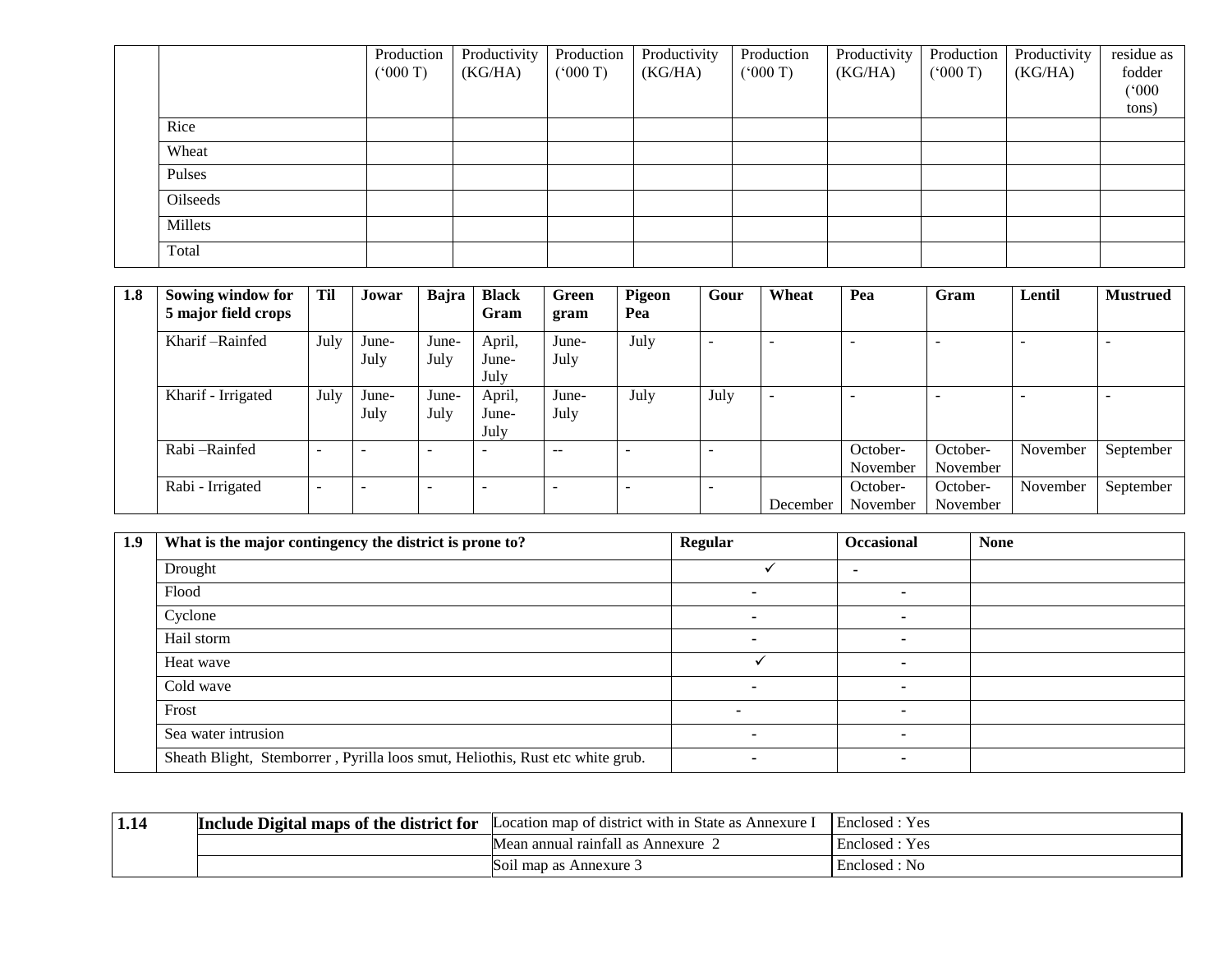#### **Annexure 01: Location map of the Uttar Pradesh state and district Jhansi**

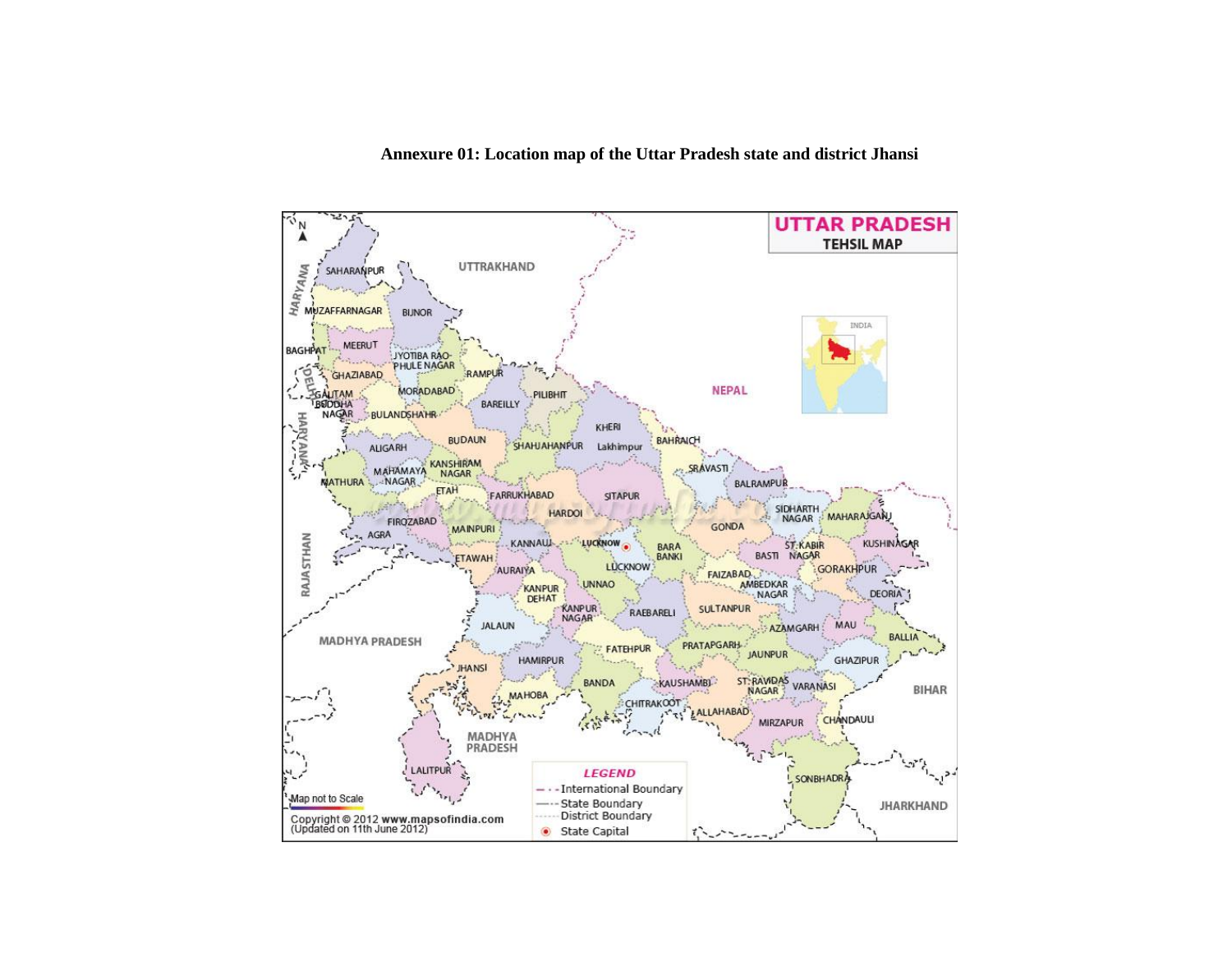# **Annexure 02: Mean annual rainfall (mm) of district Jhansi**

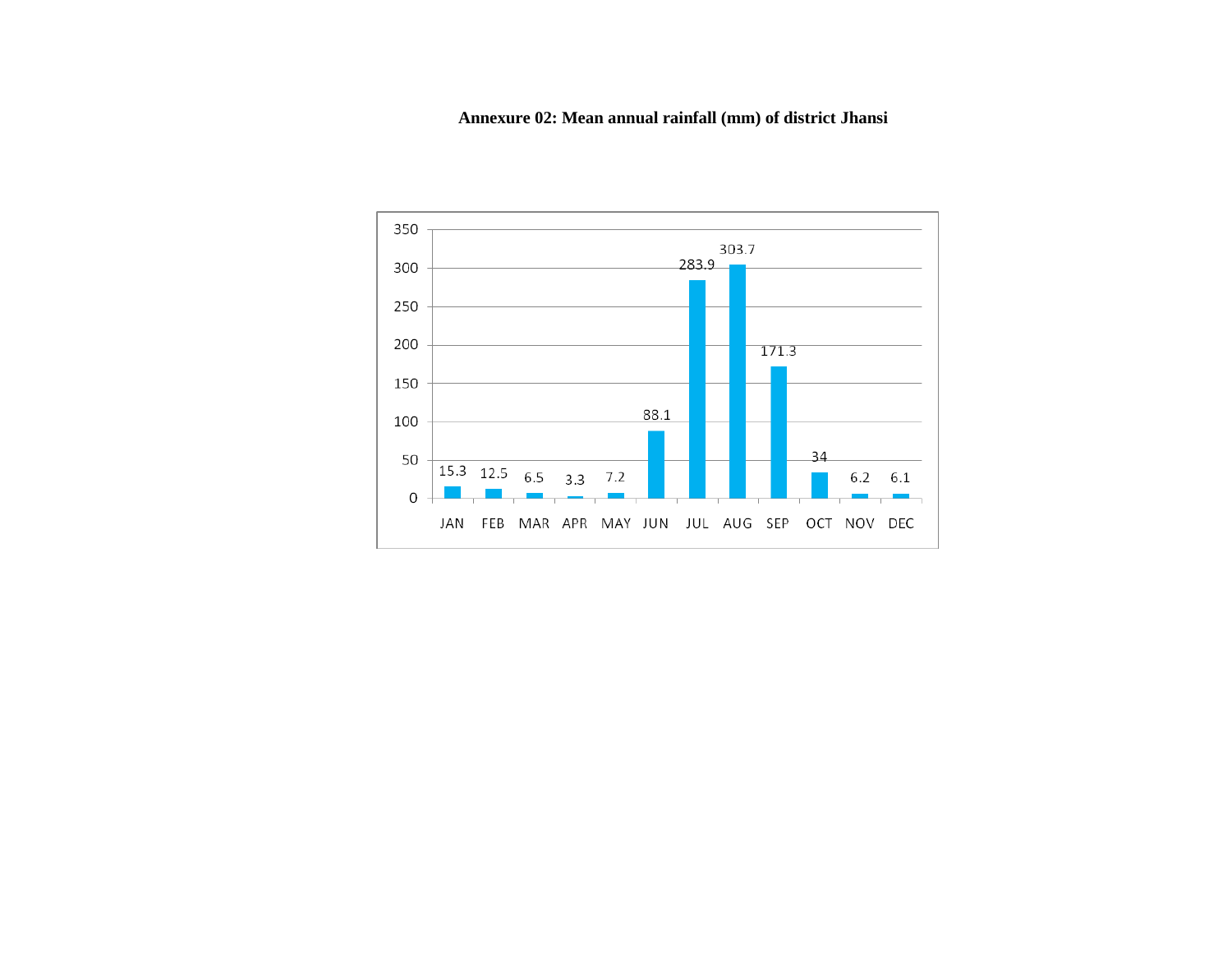| 2.1 Drought          |  |
|----------------------|--|
| 2.1.1 Rainfed situat |  |

| 2.1.1 Rainfed situation |                          |                              |                                       |                    |                  |
|-------------------------|--------------------------|------------------------------|---------------------------------------|--------------------|------------------|
| <b>Condition</b>        |                          |                              | <b>Suggested contingency measures</b> |                    |                  |
| Early season drought    | <b>Major</b> farming     | <b>Normal crop/ Cropping</b> | Change in crops/                      | Agronomic          | <b>Remark on</b> |
| (delayed onset)         | situation                | systems                      | <b>Cropping systems</b>               | measures           | implementation   |
| Delay by 2 weeks        | Deep soil, Rakar, Parwa, | Sesame-Pea                   | <b>Rice-Short duration</b>            | Mulching, Line     | Mixed farming    |
| $4th$ week of June      | Kabar, and maar Soil     | Sesame-Gram                  | Maize-Hybrid, HQPM-1                  | Sowing, Light      |                  |
|                         |                          | Black Gram- Pea/Gram         | Pearl Millets-Raj-171 &               | Irrigation, Weed   |                  |
|                         |                          | Jowar-Wheat                  | Hybrid,                               | Management and     |                  |
|                         |                          | Bajra-Wheat                  | Sorghum-Csv-13,15 $&$                 | thinning,          |                  |
|                         |                          | Pigeon Pea                   | Hybrid                                |                    |                  |
|                         |                          | Green Gram-Lentil            |                                       |                    |                  |
| Delay by 4 weeks        | Deep soil, Rakar, Parwa, | Sesame-Pea                   | Replace rice with Green               | Sesame on ridges,  | Inter cropping   |
| $4nd$ week of July      | Kabar, and maar Soil     | Sesame-Gram                  | gram, Black Gram &                    | Mulching, Line     |                  |
|                         |                          | Black Gram- Pea/Gram         | Sorghum,                              | Sowing, Light      |                  |
|                         |                          | Jowar-Wheat                  | Green Gram-PM-8,                      | Irrigation, Weed   |                  |
|                         |                          | Bajra-Wheat                  | PDM-11, Samrat, Jyoti,                | Management and     |                  |
|                         |                          | Pigeon Pea                   | Jagriti, Janpriya,                    | thinning,          |                  |
|                         |                          | Green Gram-Lentil            | <b>Black Gram-T-9 PU-</b>             |                    |                  |
|                         |                          |                              | 19, PU-40, PU-35 Sekhar-              |                    |                  |
|                         |                          |                              | 1,283                                 |                    |                  |
| Delay by 6 weeks        | Deep soil, Rakar, Parwa, | <b>Black Gram-Pea/Gram</b>   | Replace rice with Green               | Wider spacing 25   | Inter cropping   |
| $4th$ week of July      | Kabar, and maar Soil     | Jowar-Wheat                  | gram and pearl millet                 | enhanced nutrients |                  |
|                         |                          | Bajra-Wheat                  | Green Gram-PM-8,                      |                    |                  |
|                         |                          | Pigeon Pea                   | PDM-11, Samrat, Jyoti,                |                    |                  |
|                         |                          | Green Gram-Lentil            | Jagriti, Janpriya                     |                    |                  |
|                         |                          | Sesame-Pea                   | Pearl Millets-Raj-171 &               |                    |                  |
|                         |                          | Sesame-Gram                  | Hybrid,                               |                    |                  |
| Delay by 8weeks         | Deep soil, Rakar, Parwa, | <b>Black Gram-Pea/Gram</b>   | Plan for toria                        |                    |                  |
| 2nd week of August      | Kabar, and maar Soil     | Jowar-Wheat                  |                                       |                    |                  |
|                         |                          | Bajra-Wheat                  |                                       |                    |                  |
|                         |                          | Pigeon Pea                   |                                       |                    |                  |
|                         |                          | Green Gram-Lentil            |                                       |                    |                  |
|                         |                          | Sesame-Pea                   |                                       |                    |                  |
|                         |                          | Sesame-Gram                  |                                       |                    |                  |

| <b>Condition</b>                                                                                          |                            |                                         | <b>Suggested contingency measures</b>         |                                                   |                             |
|-----------------------------------------------------------------------------------------------------------|----------------------------|-----------------------------------------|-----------------------------------------------|---------------------------------------------------|-----------------------------|
| Early season drought<br>(Normal onset)                                                                    | Major farming<br>situation | <b>Normal crop/ Cropping</b><br>systems | Crop management                               | Soil nutrient & moisture<br>conservation measures | Remark on<br>implementation |
| Normal onset followed by<br>15-20 days dry spell after<br>sowing leading to poor<br>germination/ op stand | Irrigated upland           | Sesame-Pea<br>Sesame-Gram<br>Pigeon Pea | Pigeon Pea-NDR-1,<br>$NDR-2, MA-6, MA-$<br>13 | Ridge-furrow sowing,                              |                             |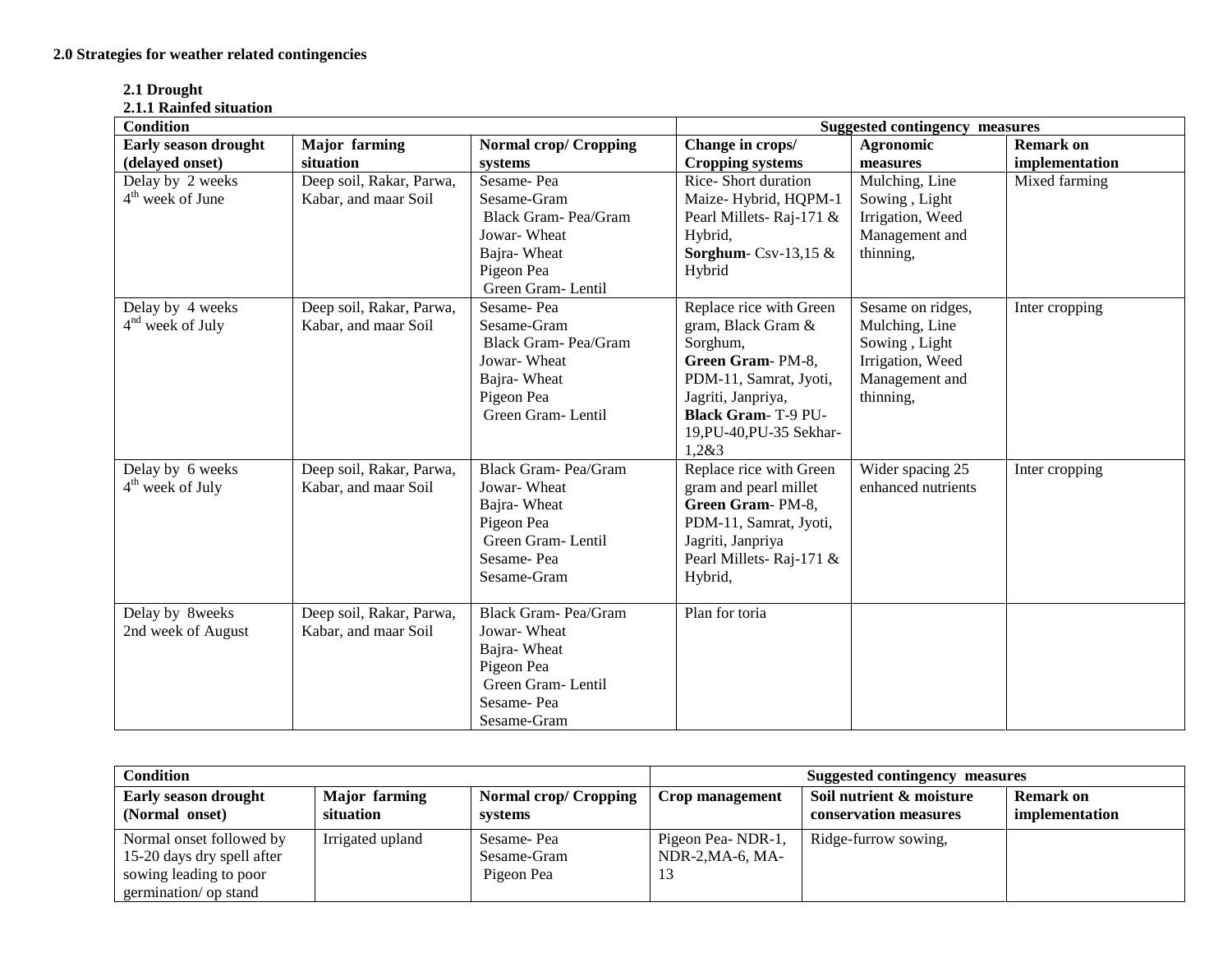|                                                                                 | Irrigated lowland    | Rice-Wheat                  | Use of drought        | Use of additional Urea, Zink  |  |
|---------------------------------------------------------------------------------|----------------------|-----------------------------|-----------------------|-------------------------------|--|
|                                                                                 |                      | Black Gram- Pea/Gram        | tolerant rice         | Sulphate,                     |  |
|                                                                                 |                      | Jowar-Wheat                 | varieties-NDR-97,     | Mulching,                     |  |
|                                                                                 |                      |                             | <b>Susk Samrat</b>    |                               |  |
|                                                                                 |                      | Bajra-Wheat                 |                       |                               |  |
|                                                                                 |                      | Green Gram-Lentil           | Resowing & Gap        |                               |  |
|                                                                                 |                      |                             | filling Inter row     |                               |  |
|                                                                                 |                      |                             | harrowing             |                               |  |
|                                                                                 | Un Irrigated upland  | Sesame-Pea                  | Seasme-T-78, Pragti,  | Ridge-furrow sowing,          |  |
|                                                                                 |                      | Sesame-Gram                 | Sekhar                |                               |  |
|                                                                                 |                      | Pigeon Pea                  |                       |                               |  |
|                                                                                 | Un Irrigated lowland | <b>Black Gram-Pea/Gram</b>  | Green Gram-PM-8,      | Ridge-furrow sowing,          |  |
|                                                                                 |                      |                             | PDM-11, Samrat,       |                               |  |
|                                                                                 |                      |                             |                       |                               |  |
|                                                                                 |                      |                             | Jyoti, Jagriti,       |                               |  |
|                                                                                 |                      |                             | Janpriya,             |                               |  |
|                                                                                 |                      |                             | <b>Black Gram-T-9</b> |                               |  |
|                                                                                 |                      |                             | PU-19, PU-40, PU-35   |                               |  |
|                                                                                 |                      |                             | Sekhar-1,2&3          |                               |  |
| Mid season drought (Long dry spell consecutive 2 weeks rainless( .2.5mm period) |                      |                             |                       |                               |  |
| At vegetative stage                                                             | Irrigated upland     | Sesame-Pea                  | Pigeon Pea-NDR-1,     | Life saving Irrigation, straw |  |
|                                                                                 |                      | Sesame-Gram                 | NDR-2, MA-6, MA-      | Mulch, Thinning, Inter        |  |
|                                                                                 |                      | Pigeon Pea                  | 13                    | cropping                      |  |
|                                                                                 |                      |                             |                       |                               |  |
|                                                                                 | Irrigated lowland    | Rice-Wheat                  | Use of drought        | Life saving Irrigation, straw |  |
|                                                                                 |                      | Black Gram- Pea/Gram        | tolerant rice         | Mulch, Thinning, Inter        |  |
|                                                                                 |                      |                             |                       |                               |  |
|                                                                                 |                      | Jowar-Wheat                 | varieties- NDR-97,    | cropping                      |  |
|                                                                                 |                      | Bajra-Wheat                 | <b>Susk Samrat</b>    |                               |  |
|                                                                                 |                      | Green Gram-Lentil           | Resowing & Gap        |                               |  |
|                                                                                 |                      |                             | filling Inter row     |                               |  |
|                                                                                 |                      |                             | harrowing             |                               |  |
|                                                                                 | Un Irrigated upland  | Sesame-Pea                  | Til-T-78, Pragti,     | Life saving Irrigation, straw |  |
|                                                                                 |                      | Sesame-Gram                 | Sekhar                | Mulch, Thinning, Inter        |  |
|                                                                                 |                      | Pigeon Pea                  |                       | cropping                      |  |
|                                                                                 | Un Irrigated lowland | Black Gram- Pea/Gram        | Green Gram-PM-8,      | Life saving Irrigation, straw |  |
|                                                                                 |                      |                             | PDM-11, Samrat,       |                               |  |
|                                                                                 |                      |                             |                       | Mulch, Thinning, Inter        |  |
|                                                                                 |                      |                             | Jyoti, Jagriti,       | cropping                      |  |
|                                                                                 |                      |                             | Janpriya,             |                               |  |
|                                                                                 |                      |                             | <b>Black Gram-T-9</b> |                               |  |
|                                                                                 |                      |                             | PU-19, PU-40, PU-35   |                               |  |
|                                                                                 |                      |                             | Sekhar-1,2&3          |                               |  |
| At flowering /<br>fruiting                                                      | Irrigated upland     | Sesame-Pea                  | Life saving           | Spraying of 2% urea as foliar |  |
| stage                                                                           |                      | Sesame-Gram                 | Irrigation, straw     | application                   |  |
|                                                                                 |                      | Pigeon Pea                  | Mulch, Thining, Inter | KCI Spray                     |  |
|                                                                                 |                      |                             | cropping              |                               |  |
|                                                                                 | Irrigated lowland    | Rice-Wheat                  | Life saving           | Spraying of 2% urea as foliar |  |
|                                                                                 |                      | <b>Black Gram- Pea/Gram</b> | Irrigation, straw     | application                   |  |
|                                                                                 |                      |                             |                       |                               |  |
|                                                                                 |                      | Jowar-Wheat                 | Mulch, Thinning,      | <b>KCI</b> Spray              |  |
|                                                                                 |                      | Bajra-Wheat                 | Inter cropping        |                               |  |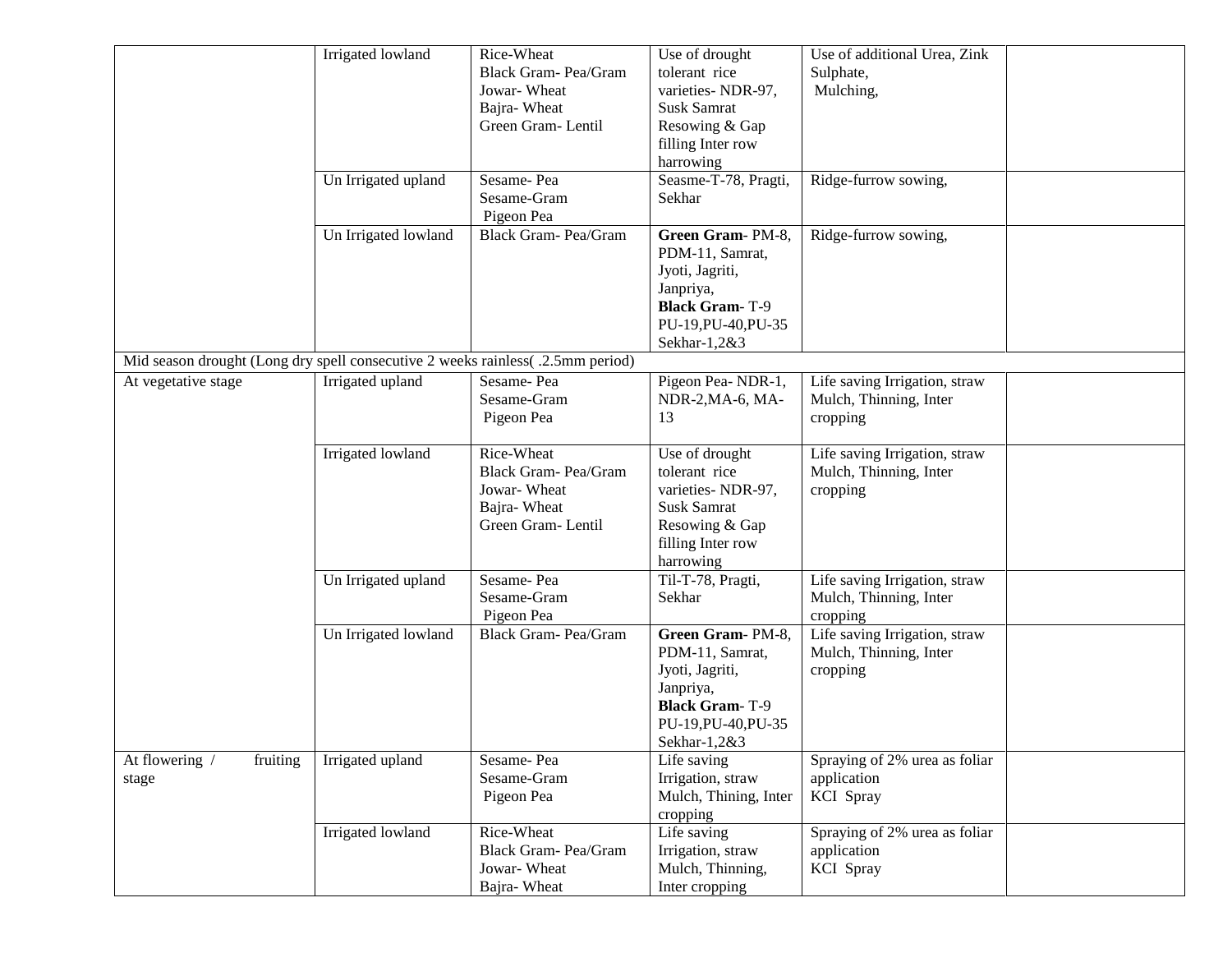|                      |                      | Green Gram-Lentil            |                       |                               |                  |
|----------------------|----------------------|------------------------------|-----------------------|-------------------------------|------------------|
|                      | Un Irrigated upland  | Sesame-Pea                   | Life saving           | Spraying of 2% urea as foliar |                  |
|                      |                      | Sesame-Gram                  | Irrigation, straw     | application                   |                  |
|                      |                      | Pigeon Pea                   | Mulch, Thinning,      | KCI Spray                     |                  |
|                      |                      |                              | Inter cropping        |                               |                  |
|                      | Un Irrigated lowland | <b>Black Gram-Pea/Gram</b>   | Life saving           | Spraying of 2% urea as foliar |                  |
|                      |                      |                              | Irrigation, straw     | application                   |                  |
|                      |                      |                              | Mulch, Thining, Inter | <b>KCI</b> Spray              |                  |
|                      |                      |                              | cropping              |                               |                  |
|                      |                      | <b>Normal crop/ Cropping</b> | Crop management       | Rabi Crop planning            | <b>Remark on</b> |
|                      |                      | systems                      |                       |                               | implementation   |
| Thermal drought      | Irrigated upland     | Sesame-Pea                   | Life saving           | Toria                         | Early Rabi       |
| (Early withdrawal of |                      | Sesame-Gram                  | Irrigation, straw     |                               |                  |
| monsoon)             |                      |                              | Mulch, Thinning,      |                               |                  |
|                      |                      |                              | Inter cropping        |                               |                  |
|                      | Irrigated lowland    | Jowar-Wheat                  | Life saving           | Toria                         | Early Rabi       |
|                      |                      | Bajra-Wheat                  | Irrigation, straw     |                               |                  |
|                      |                      | Green Gram-Lentil            | Mulch, Thinning,      |                               |                  |
|                      |                      |                              | Inter cropping        |                               |                  |
|                      | Un Irrigated upland  | Sesame-Pea                   | Life saving           | Toria                         | Early Rabi       |
|                      |                      | Sesame-Gram                  | Irrigation, straw     |                               |                  |
|                      |                      | Pigeon Pea                   | Mulch, Thinning,      |                               |                  |
|                      |                      |                              | Inter cropping        |                               |                  |
|                      | Un Irrigated lowland | Black Gram-Pea/Gram          | Life saving           | Toria                         | Early Rabi       |
|                      |                      |                              | Irrigation, straw     |                               |                  |
|                      |                      |                              | Mulch, Thinning,      |                               |                  |
|                      |                      |                              | Inter cropping        |                               |                  |

## **2.1.2 Drought –Irrigated situation**

| <b>Condition</b>         |                       |                        | <b>Suggested contingency measures</b> |                           |                  |
|--------------------------|-----------------------|------------------------|---------------------------------------|---------------------------|------------------|
| Early season drought     | <b>Major</b> farming  | Normal crop/ Cropping  | Change in crops/                      | <b>Agronomic measures</b> | <b>Remark on</b> |
| (delayed onset)          | situation             | systems                | Cropping systems                      |                           | implementation   |
| Delayed release of water | Sandy Loam soils      | Rice-Wheat             | Rice-Short duration                   | Direct sowing.            |                  |
| in canals due to low     |                       |                        | Varieties-NDR-97, UPS-                | Drum Seeder               |                  |
| rainfall                 |                       |                        | 212, Susk Smrat,                      | Micro irrigation          |                  |
|                          |                       |                        | Sahbhagi                              |                           |                  |
|                          |                       |                        |                                       |                           |                  |
|                          |                       | Millets-Mustard        | No change                             | Micro                     |                  |
|                          |                       | Pigeon Pea             |                                       | irrigation/Thinning,      |                  |
|                          |                       |                        |                                       | Weed control              |                  |
|                          |                       | Sesame-Lentil          | No change                             | Micro                     |                  |
|                          |                       | Black gram/ Green gram |                                       | irrigation/Thinning,      |                  |
|                          |                       |                        |                                       | Weed control              |                  |
|                          | clay /Silt loam soils | Soybean-Gram           | No change                             | Micro                     |                  |
|                          |                       |                        |                                       | irrigation/Thinning,      |                  |
|                          |                       |                        |                                       | Weed control              |                  |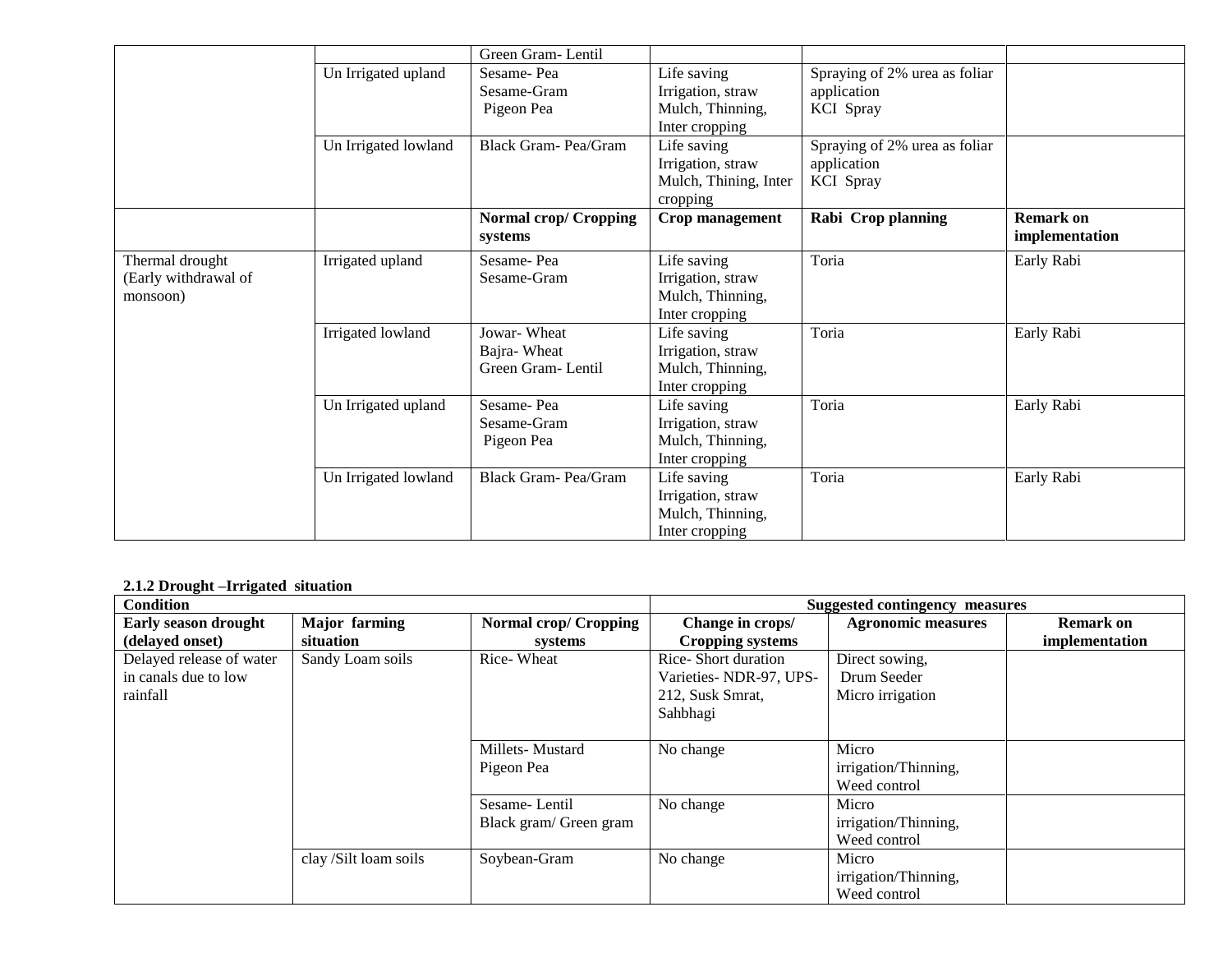|                                                                                     |                                                         | $\blacksquare$                          | $\sim$                                                                                                                    | $\sim$                                                                                                                       | $\blacksquare$ |
|-------------------------------------------------------------------------------------|---------------------------------------------------------|-----------------------------------------|---------------------------------------------------------------------------------------------------------------------------|------------------------------------------------------------------------------------------------------------------------------|----------------|
|                                                                                     |                                                         |                                         |                                                                                                                           |                                                                                                                              | $\overline{a}$ |
| Limited release of water<br>in canals due to low<br>rainfall                        | Sandy Loam soils                                        | Rice-Wheat                              | Rice-Short duration<br>Varieties-NDR-97, UPS-<br>212, Susk Smrat,<br>Sahbhagi                                             | Direct sowing,<br>Drum Seeder<br>Micro irrigation                                                                            |                |
|                                                                                     |                                                         | Millets-Mustard<br>Pigeon Pea           | No change                                                                                                                 | Micro<br>irrigation/Thinning,<br>Weed control                                                                                |                |
|                                                                                     |                                                         | Sesame-Lentil<br>Black gram/ Green gram | No change                                                                                                                 | Micro<br>irrigation/Thinning,<br>Weed control                                                                                |                |
|                                                                                     | clay loam soils                                         | Soybean-Gram                            | No change                                                                                                                 | Micro<br>irrigation/Thinning,<br>Weed control                                                                                |                |
|                                                                                     |                                                         | $\blacksquare$                          | $\overline{\phantom{a}}$                                                                                                  |                                                                                                                              | $\sim$         |
|                                                                                     |                                                         |                                         |                                                                                                                           |                                                                                                                              | $\sim$         |
| Non release of water in<br>canals under delayed<br>onset of monsoon in<br>catchment | Sandy Loam soils<br>clay loam soils                     | Rice-Wheat                              | Rice may be replaced<br>buy Pulses<br>Green Gram- Samrat,<br>Janpriya, Jagriti<br>Black Gram-T-9, PU-<br>40, PU-35 Azad-3 | Direct seeding in small<br>beds, Use of Micro-<br>irrigation/ Sub surface<br>irrigation                                      |                |
|                                                                                     |                                                         | Millets-Mustard<br>Pigeon Pea           | No change                                                                                                                 | Sowing of Pigeon pea at<br>90 cm+ two rows of inter<br>crops on ridges<br>Use of Micro-irrigation/<br>Sub surface irrigation |                |
|                                                                                     |                                                         | Sesame-Lentil<br>Black gram/ Green gram | No change                                                                                                                 | Direct seeding in small<br>beds, Use of Micro-<br>irrigation/Sub surface<br>irrigation                                       |                |
|                                                                                     |                                                         | Soybean-Gram                            | No change                                                                                                                 | Direct seeding in small<br>beds, Use of Micro-<br>irrigation/ Sub surface<br>irrigation                                      |                |
|                                                                                     |                                                         | $\overline{\phantom{a}}$                |                                                                                                                           |                                                                                                                              |                |
| Insufficient water<br>recharge due to low<br>rainfall                               | Upland tube well<br>irrigated canal Sandy<br>Loam soils | $\sim$<br>Rice-Wheat                    | Rice may be replaced<br>buy Pulses<br>Green Gram- Samrat,<br>Janpriya, Jagriti<br>Black Gram-T-9, PU-<br>40, PU-35 Azad-3 | Direct seeding in small<br>beds, Use of Micro-<br>irrigation/ Sub surface<br>irrigation                                      |                |
|                                                                                     |                                                         | Millets-Mustard                         | No change                                                                                                                 | Sowing of Pigeon pea at                                                                                                      |                |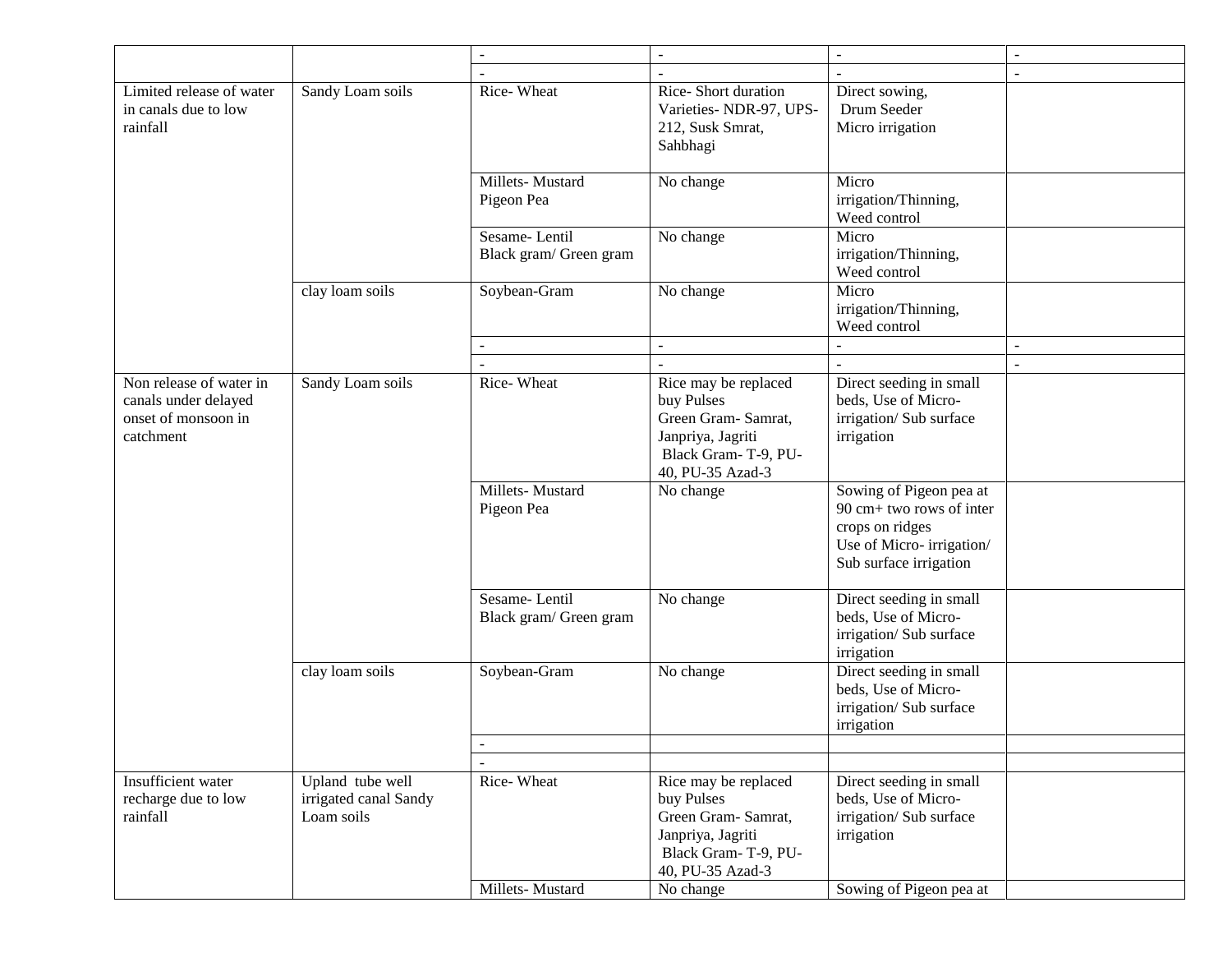|                                                         | Pigeon Pea                              |           | 90 cm+ two rows of inter<br>crops on ridges<br>Use of Micro-irrigation/<br>Sub surface irrigation |  |
|---------------------------------------------------------|-----------------------------------------|-----------|---------------------------------------------------------------------------------------------------|--|
|                                                         | Sesame-Lentil<br>Black gram/ Green gram | No change | Direct seeding in small<br>beds, Use of Micro-<br>irrigation/Sub surface<br>irrigation            |  |
| Lowland tube well<br>irrigated canal clay loam<br>soils | Soybean-Gram                            | No change | Direct seeding in small<br>beds, Use of Micro-<br>irrigation/Sub surface<br>irrigation            |  |
|                                                         |                                         |           |                                                                                                   |  |

## **2.2 Unusual rains –(Untimely, unseasonal etc)**

| <b>Condition</b>                    |                         |                        | <b>Suggested contingency measures</b>          |                                       |                      |
|-------------------------------------|-------------------------|------------------------|------------------------------------------------|---------------------------------------|----------------------|
| Continuous high rainfall in a short | Vegetative stage        | <b>Flowering stage</b> |                                                | Crop maturity stage"                  | Post harvest"        |
| span leading to water logging       |                         |                        |                                                |                                       |                      |
| Soybean Black gram/ Green gram/     | Provide Drainage        | Proper bunding         |                                                | Harvest at physiological maturity     | Shift to safer side  |
|                                     |                         | Drain out excess       |                                                |                                       |                      |
|                                     |                         | water                  |                                                |                                       |                      |
| Sesame/Pigeon pea                   | Provide Drainage        | Proper bunding         |                                                | Harvest at physiological maturity     | Shift to safer side  |
|                                     |                         | Drain out excess       |                                                |                                       |                      |
|                                     |                         | water                  |                                                |                                       |                      |
| <b>Condition</b>                    |                         |                        |                                                | <b>Suggested contingency measures</b> |                      |
| Heavy rainfall with high speed      | Vegetative stage        |                        | <b>Flowering stage</b><br>Crop maturity stage" |                                       | Post harvest"        |
| winds in a short span               |                         |                        |                                                |                                       |                      |
| Soybean Black gram/ Green gram/     | Provide Drainage        | Proper bunding         |                                                | Harvest at physiological maturity     | Shift to safer side  |
|                                     |                         | Drain out excess       |                                                |                                       |                      |
|                                     |                         | water                  |                                                |                                       |                      |
| Sesame/Pigeon pea                   | Provide Drainage        | Proper bunding         |                                                | Harvest at physiological maturity     | Shift to safer side  |
|                                     |                         | Drain out excess       |                                                |                                       |                      |
|                                     |                         | water                  |                                                |                                       |                      |
|                                     | <b>Condition</b>        |                        | <b>Suggested contingency measures</b>          |                                       |                      |
| Outbreak of pests and diseases due  | <b>Vegetative stage</b> | <b>Flowering stage</b> | <b>Flowering stage</b>                         | Crop maturity stage"                  | Post harvest"        |
| to unseasonal rains                 |                         |                        |                                                |                                       |                      |
| Soybean Black gram/ Green gram/     | Bio pesticides          | Bio pesticides use     | Bio pesticides use                             | Bio pesticides use                    | Shift to safer place |
|                                     | use                     |                        |                                                |                                       |                      |
| Sesame/Pigeon pea                   | Bio pesticides          | Bio pesticides use     | Bio pesticides use                             | Bio pesticides use                    | Shift to safer place |
|                                     | use                     |                        |                                                |                                       |                      |